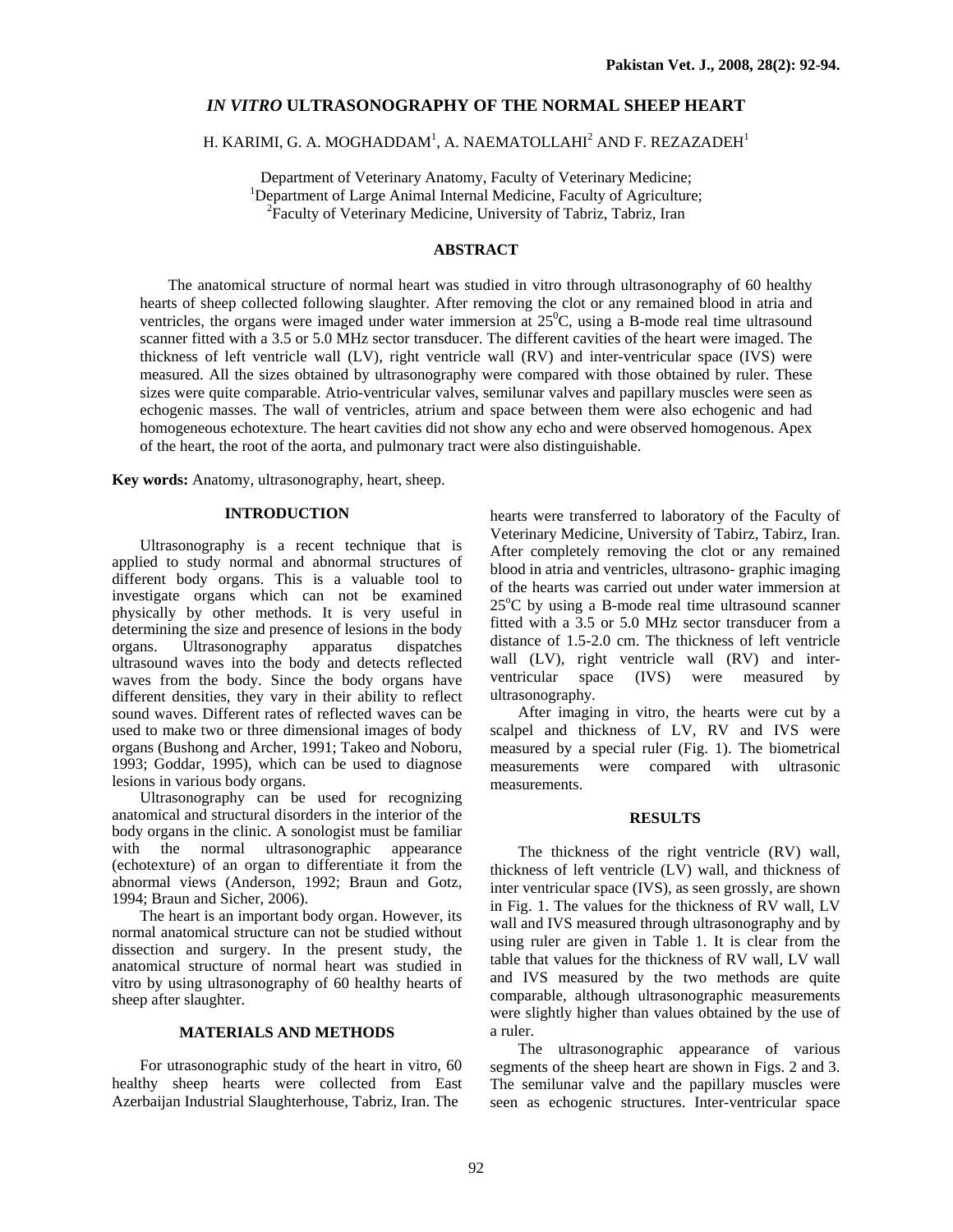

 **Fig. 1: Anatomical measurements of the right ventricle (RV) wall, left ventricle (LV) wall and inter-ventricle space (IVS). A: RV wall, B: IVS, C: LV wall.** 

| Table 1: Mean values $(\pm SE)$ of the thickness of wall of the left ventricle $(LV)$ , right ventricle $(RV)$ and inter- |  |
|---------------------------------------------------------------------------------------------------------------------------|--|
| ventricular space (IVS) of the sheep heart measured by two methods                                                        |  |

| Method of<br>measurement | Thickness of<br>$LV$ wall $(mm)$ | <b>Thickness of</b><br>$RV$ wall $(mm)$ | Thickness of<br>$IVS$ (mm) |
|--------------------------|----------------------------------|-----------------------------------------|----------------------------|
| <b>Ultrasonography</b>   | $21.59 \pm 2.549$                | $9.70 \pm 2.892$                        | $19.97 \pm 2.642$          |
| Callipers                | $20.37 \pm 2.136$                | $8.45 \pm 0.478$                        | $18.00 \pm 1.825$          |



**Fig. 2: Ultrasonograph of the heart of a sheep: RA: right atrium, LA: left atrium, MV: mitral valve, TCV: tricuspid valve, PM: papillary muscle.**